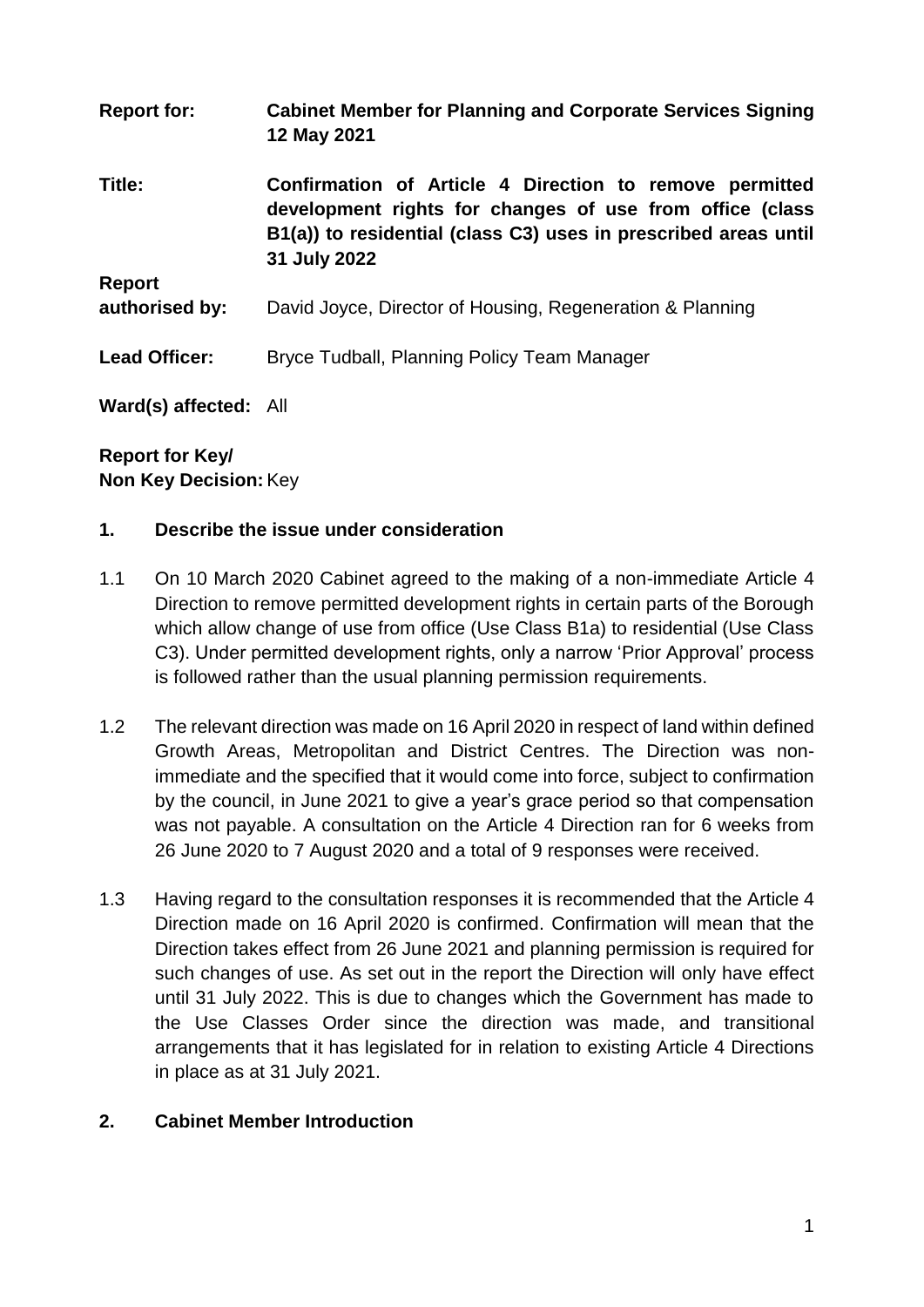2.1 The introduction of the Prior Approval mechanism in an attempt to bolster housing delivery by the Government has led to the loss of valued office space and jobs, undermined a Plan Led approach to managing development, and resulted in many poorly designed, unsuitable residential homes being created in Haringey. These developments make no contribution to affordable housing provision, and frequently do not meet basic space and amenity standards. It is therefore evident that this council needs to remove these permitted development rights through this Article 4 Direction.

# **3. Recommendations**

- 3.1. That the Cabinet Member for Planning and Corporate Services:
	- A) Notes the regulatory requirements for the confirming of a new Article 4 Direction, as prescribed by The Town and Country Planning (General Permitted Development) (England) Order 2015;
	- B) Agrees to confirm the Article 4 Direction removing permitted development rights for office (B1a) to residential (C3) changes of use within Growth Areas, and Metropolitan and District Centres as identified on the Haringey adopted Policies Map made on 16 April 2020 (as set out at Appendix 1) and due to come into effect on 26 June 2021;
	- C) Notes that the Article 4 Direction will only have effect from 26 June 2021 to 31 July 2022 due to recent changes to The Town and Country Planning (General Permitted Development) (England) Order 2015.

# **4. Reasons for decision**

- 4.1 The council's employment planning policies are based on robust evidence which establishes a need to protect employment uses to ensure vitality and viability of the borough's economy. The permitted development rights undermine the operation of these policies and impact negatively on the provision of employment space and jobs.
- 4.2 The confirming of a new Article 4 Direction to restrict offices being converted to homes without Planning Permission in key areas of the Borough will result in some significant benefits. This includes the ability to properly assess any proposals against the council's Development Plan with regards to employment and town centre priorities, the quantum and demand for office floorspace, and any impact on key business sectors to ensure any proposal doesn't harm the local economy. It will also enable the council to utilise a Plan Led approach underpinned by robust evidence to come to decisions on such proposals.

# **5. Alternative Options Considered**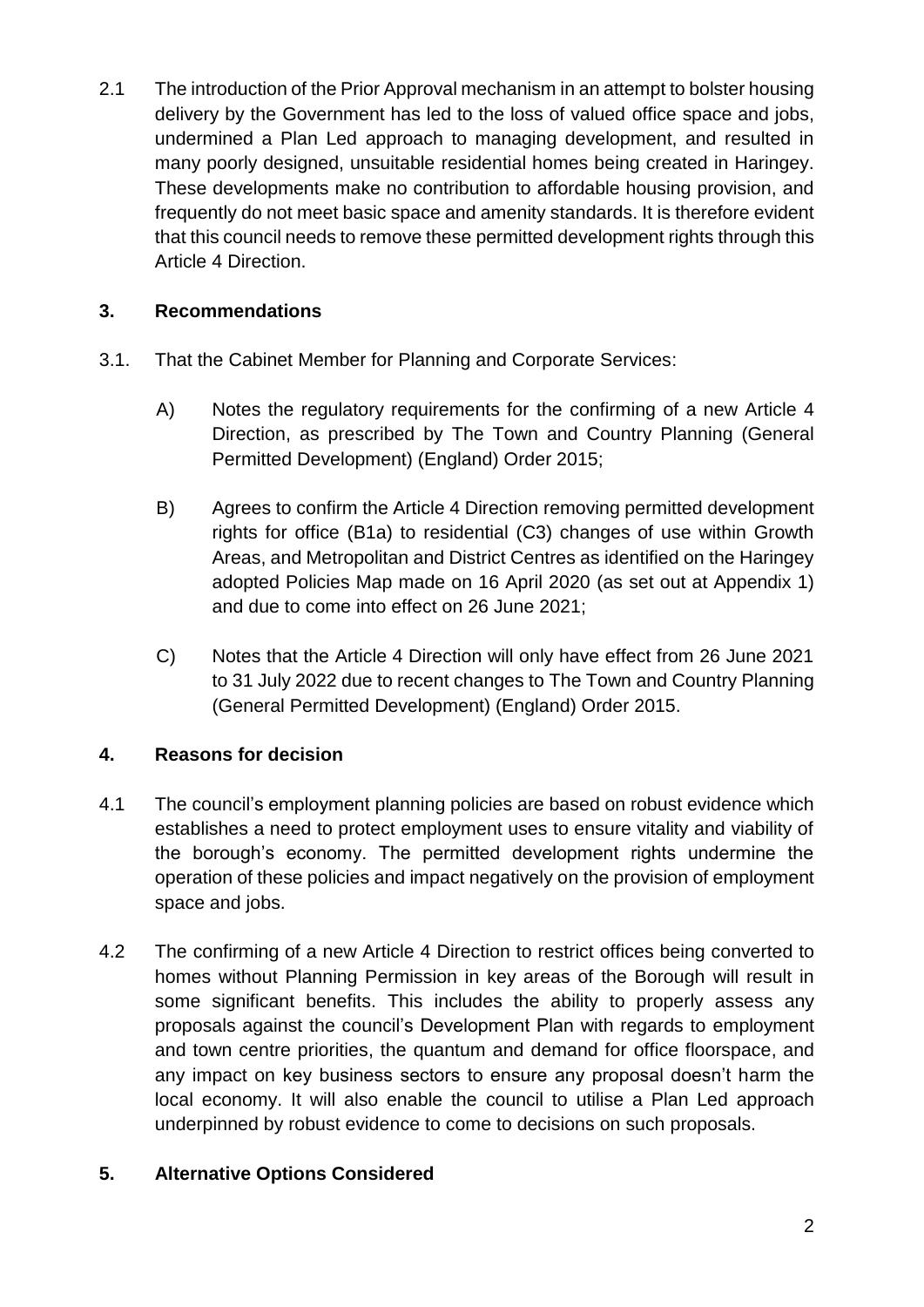- 5.1 The alternative options available to the council are:
	- to not confirm the Article 4 Direction:
	- or to make a new Article 4 Direction of differing geographical scope.
- 5.2 The option not to confirm the Direction has been discounted due to the harm the permitted development right is having as outlined in this report.
- 5.3 The option of making a new Article 4 Direction of differing scope has been discounted. There is no procedure in the legislation for modifying made Directions therefore the council could not amend the boundaries of the proposed areas or introduce further use classes without making a new Article 4 Direction, consulting on it, and then confirming the Direction. It is considered that the current geographical scope of the Direction is robustly evidenced and justified.
- 5.4 The recommended option of confirming the Direction will remove permitted development rights for changes of use from office (class B1(a)) to residential (class C3) uses in prescribed areas until 31 July 2022 thereby protecting the borough from the harms this permitted development right could potentially cause over this period.

# **6. Background**

### *Permitted Development Rights*

- 6.1. The Government provides a national grant of planning permission which allows certain building works and changes of use to be carried out without having to make a planning application. These are called 'permitted development rights'.
- 6.2. The Town and County Planning (General Permitted Development) (England) Order 2015, in particular article 3, is the principal order in this regard, setting out the classes of development for which a grant of planning permission is automatically given, provided that no restrictive condition is attached or that the development is exempt from the permitted development rights.

# *Article 4 Directions: Regulatory Requirements and Relevant Guidance*

- 6.3. Local planning authorities have the power to withdraw specified permitted development rights across a defined area (a general Direction) or in respect of a particular development (a specific Direction). This is done by issuing an 'Article 4' Direction under article 4(1) of The Town and County Planning (General Permitted Development) (England) Order 2015 (as amended) (the 'GPDO 2015').
- 6.4. As set out in article 4(1) GDPO 2015, a local planning authority may make a Direction withdrawing the permitted development rights granted in GPDO 2015,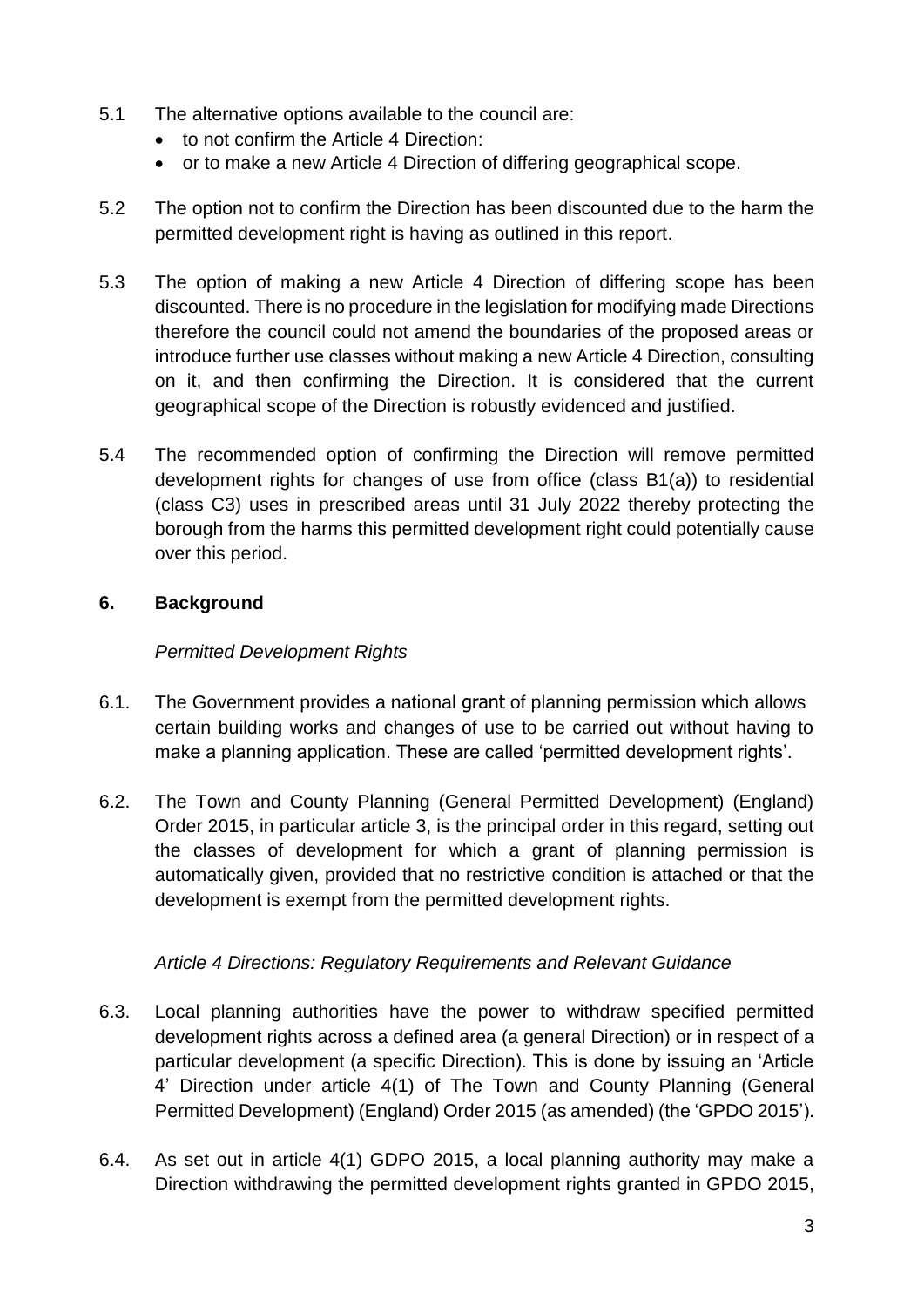including in relation to a geographical area, if it is satisfied that it is expedient to do so.

- 6.5. In accordance with the National Planning Policy Framework (paragraph 53), the use of Article 4 Directions to remove national permitted development rights should be limited to situations where this is necessary to protect local amenity or the well-being of the area. The potential harm that the Direction is intended to address should be clearly identified.
- 6.6. Further guidance is provided within the Government's Planning Practice Guidance 'When is permission required?', which similarly states that the use of Article 4 Directions should be limited to situations where the making of a Direction is necessary to protect local amenity or the well-being of the area, and that the potential harm that the Direction is intended to address should be clearly identified (paragraph 38). There must also be justification for the purpose and extent of the Article 4 Direction (paragraph 37).
- 6.7. The Direction must state which permitted development rights are being removed and in which area(s). The consequence of making an Article 4 Direction is that within the area(s) specified in the Direction a planning application must be submitted for the works listed in the Direction even though they normally would be permitted development. The procedures which must be followed in making, confirming or cancelling any Article 4 Direction are set out in Schedule 3 of the GPDO 2015. There is no separate procedure in the legislation for modifying an Article 4 Direction.

# *Office (B1a) to Residential (C3) Permitted Development Right*

- 6.8. In 2013 the Government introduced a permitted development right to allow offices (use class B1a) to change use to residential (use class C3) without a full planning permission. The intent of this was to introduce greater flexibility and speed to achieve an increase in the delivery of new homes.
- 6.9. Class O of Schedule 2 Part 3 of the GPDO 2015 allows specifically for the change of use from office (use class B1a) to residential (use class C3) without the need for planning permission but subject to the Prior Approval process, whereby the works allowed by permitted development cannot be carried out without first applying to the council. Under the Prior Approval process, the council can only consider the following limited grounds:
	- Contaminated land,
	- Flood risk,
	- Noise from adjacent commercial uses, and
	- Transport impacts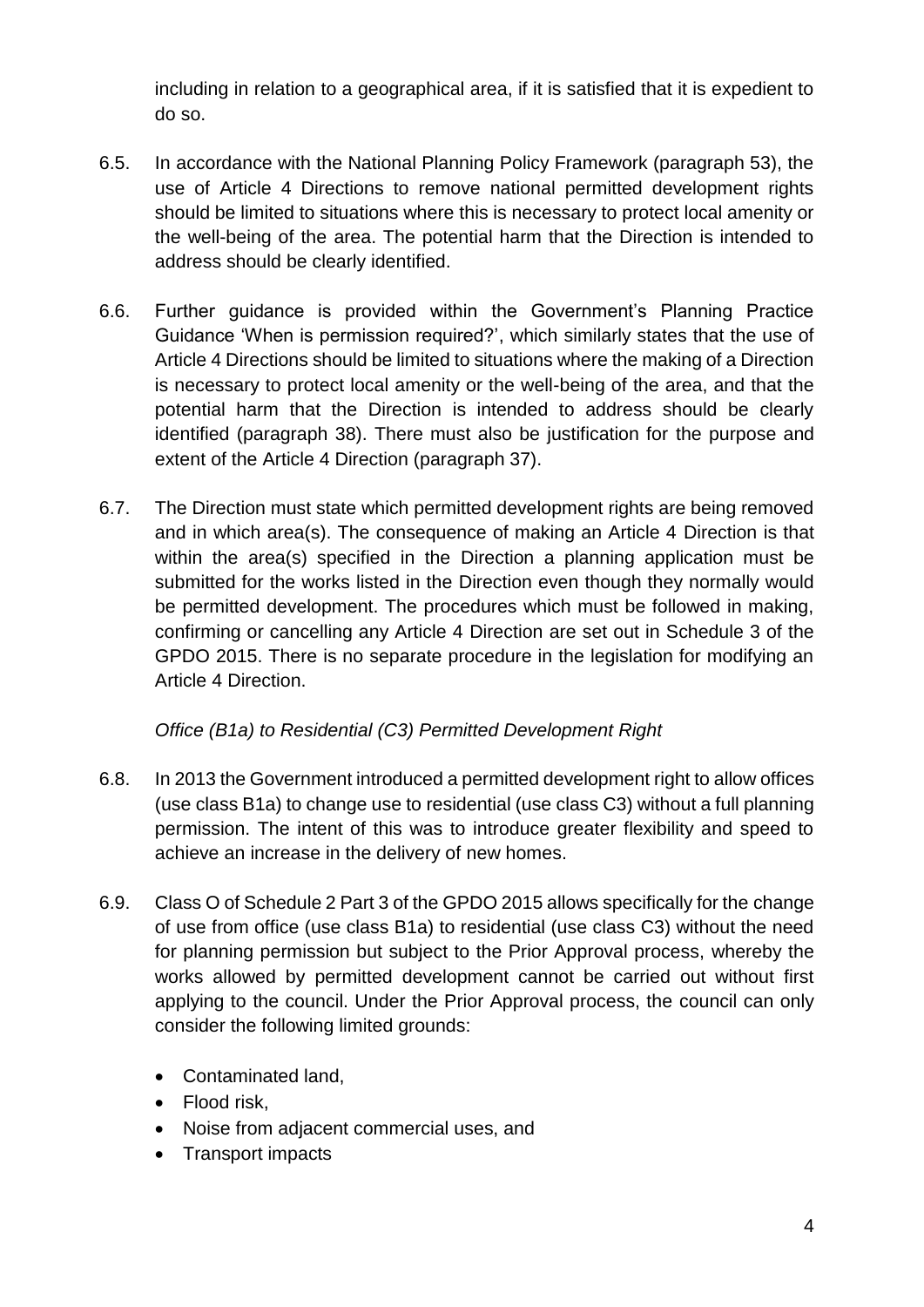- 6.10. This is a very narrow range of criteria which does not include other important considerations that the council would normally examine by way of a planning application, particularly space standards, living standards, quality, design, affordable housing, loss of employment, etc.
- 6.11. There is widespread evidence that these changes have led to significant negative impacts through the loss of employment floorspace to the detriment of the office market. The opportunity to secure affordable homes is also lost on these sites. The introduction of these permitted development rights has also hindered the council's plan led approach to development in Haringey as set out in the Local Plan. Without intervention to restrict these Prior Approvals from office to residential by the council, these negative impacts are likely to continue.

#### *Making of Article 4 Direction on non-immediate basis*

- 6.12. On 10 March 2020 Cabinet agreed the making on an Article 4 Direction on a nonimmediate basis to remove permitted development rights allowing for the change of use from offices (B1a) to residential (C3) in the areas of Haringey identified as Growth Areas and Metropolitan and District Centres on the adopted Policies Map (which includes Wood Green and Tottenham). The District Centres are:
	- Bruce Grove
	- Crouch End,
	- Finsbury Park
	- Green Lanes
	- Muswell Hill
	- Tottenham Hale; and
	- West Green Road & Seven Sisters
- 6.13. The effect of making non-immediate Directions was that the permitted development right is only withdrawn upon confirmation of the Directions by the council following local consultation for at least 21 days. The council is required to specify the date on which it is proposed that non-immediate Directions will come into force, which must be at least 28 days but no longer than 2 years after the end of the consultation period.
- 6.14. The council made the Article 4 Direction on 16 April 2020 (see Appendix 1). Due to a pause on consultation introduced by the council due to the Covid-19 pandemic and restrictions associated with the first lockdown the council did not begin consultation on the made Direction until June 2020. The Article 4 Direction therefore specified that the made Direction would take effect in June 2021, subject to confirmation by the council. Section 108 of the Town and Country Planning Act 1990 (as amended) sets out that local planning authorities may be liable to pay compensation to those whose permitted development rights have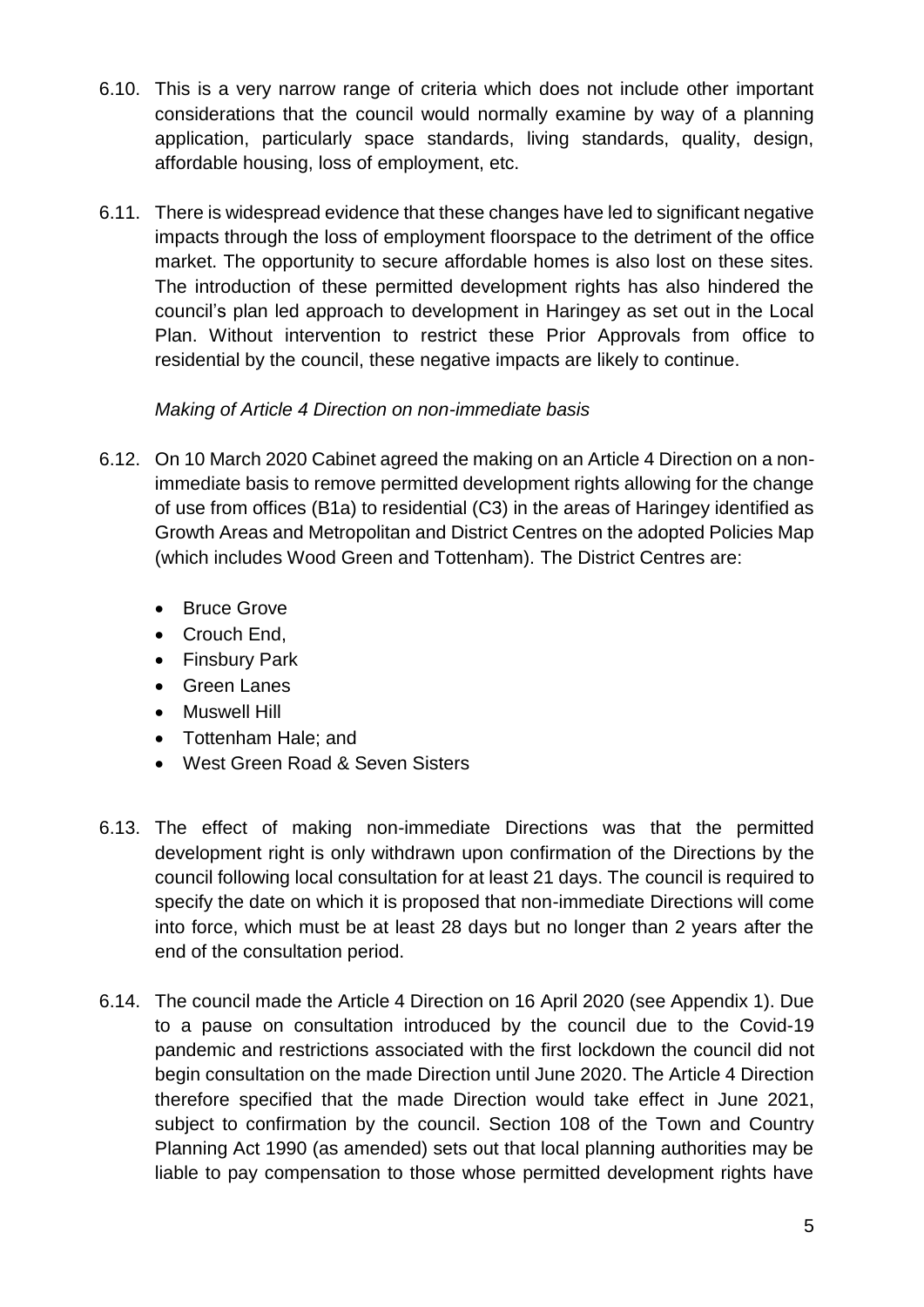been withdrawn, unless notice of the withdrawal has been published in the prescribed manner not less than 12 months or more that the prescribed period before the withdrawal. For that reason, the made Direction was non-immediate.

#### *Consultation on the made Article 4 Direction*

- 6.15. A consultation on the made Article 4 Direction ran for 6 weeks from 26 June 2020 to 7 August 2020. The council notified consultees in accordance with the requirements of the GPDO 2015 and the council's Statement of Community Involvement (2017). Affected owners were notified by way of site notices in the affected areas, a public notice was placed in the Tottenham Independent and details were made available on the council's webpages. A notification letter was sent to the Secretary of State.
- 6.16. Nine representations were received in total during the consultation period and no other representations have been received since it ended. Three of the responses received were 'no comment' from Transport for London, Highways England and Natural England. The other six were all supportive of the proposed Article 4 Direction. Two of these responses suggested that the Article 4 Direction be extended further, to include parts of Highgate Village and properties just outside of Crouch End District Centre. One response requested Article 4 Directions were also made for changes of use from retail to residential. The council cannot however amend the boundaries of the proposed area or introduce further use classes without making a new Article 4 Direction, consulting on it, and then confirming the Direction. It is considered that the geographical scope of the made Direction is robustly evidenced and justified.
- 6.17. The Secretary of State was notified of the making of the Article 4 Direction but no comments were received apart from a request for additional information, which the council then provided.

# *Changes to Planning Legislation since Direction was made*

- 6.18. In the period since the Article 4 Direction was made there have been important changes to planning legislation relevant to the Direction. On 1 September 2020 the Government made major changes to the Town and Country Planning (Use Classes) Order 1987 (as amended), the legal instrument which puts uses of land and buildings into various categories known as 'Use Classes'. Offices were formerly in Use Class (B1a) (as referred to by the made Direction) but have now been moved into a new Use Class E (Commercial, Business and Service).
- 6.19. Having regard to the change in Use Classes, the Government launched a consultation in December 2020 setting out proposed changes to permitted development rights. The key proposal was to establish a new permitted development right from Class E (Commercial, Business and Service) to Class C3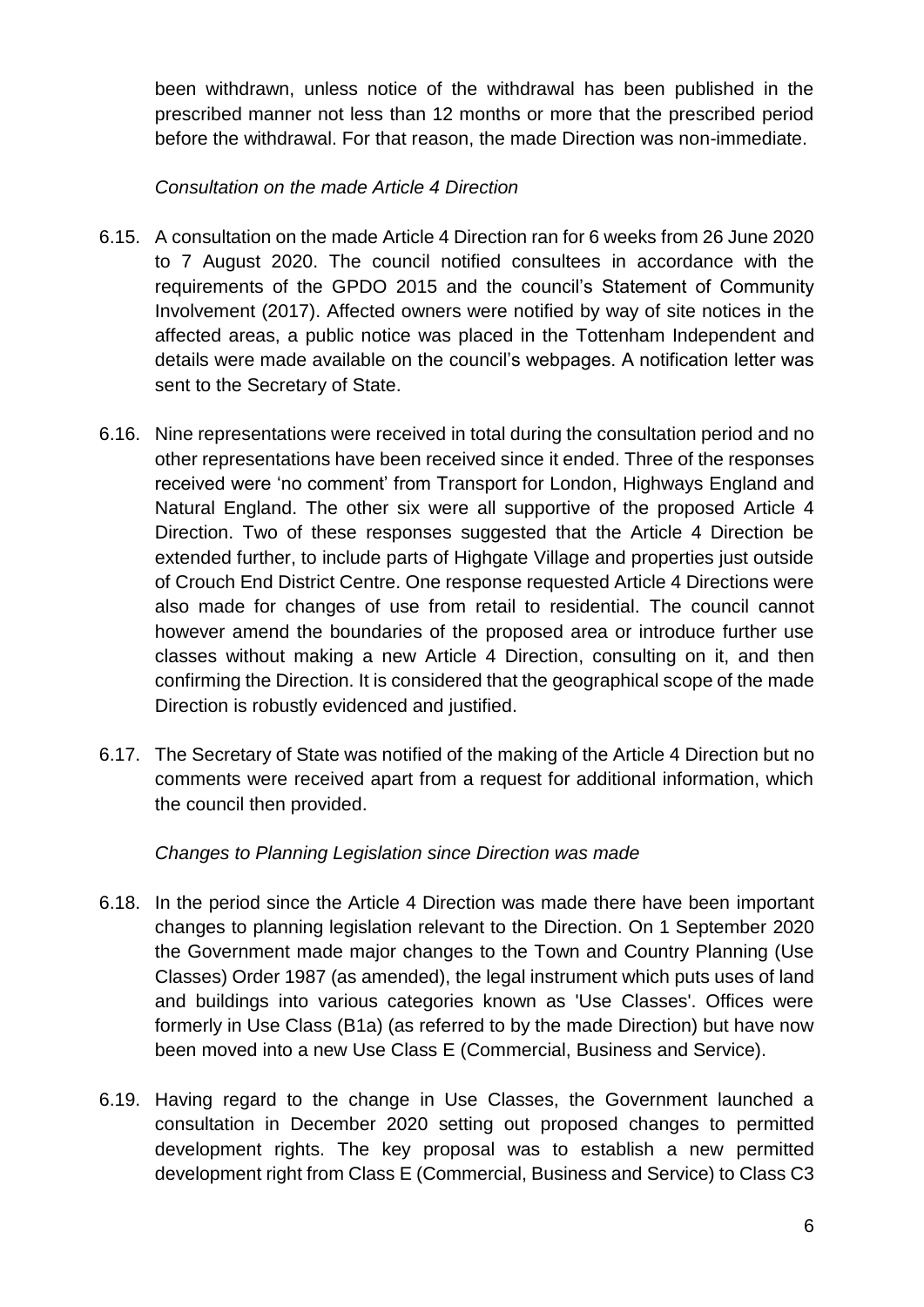(Residential). Class E broadly encompasses a lot of the uses previously included within Classes A, B and D, many of which already had permitted development rights to change to residential uses.

- 6.20. The council issued a robust objection to the consultation on the proposed new permitted development right as it would severely impact on the borough's designated and undesignated Town Centres, Shopping Parades and Employment Land. However despite this, and objections from many other councils and other stakeholders, the Government announced in March 2021 that it would be legislating to bring forward the right from 1 August 2021 at which point it will replace the current rights for change of use from office to residential , and from retail etc to residential.
- 6.21. One of the requests which the council made in its consultation response was that the Government put in place clear and suitable arrangements to ensure that existing made and confirmed Article 4 Directions can still be applied to the respective new permitted development rights. The Government did not fully take on board these points, instead announcing it will legislate for limited transitional arrangements such that where there is an existing Article 4 Direction in place on 31 July 2021 in respect of the change of use from offices to residential (under Class O) it will continue to have effect on equivalent development in respect of offices (now within the Commercial Business and Service use Class E) until 31 July 2022.
- 6.22. The consequence of this is that provided the council confirms the Article 4 Direction by 31 July 2021 is will still be able to take effect, however it will only have effect until 31 July 2022. If the council wishes to secure equivalent protections for office uses after that date it will need to implement a new Article 4 Direction. There is considerable uncertainty as to whether this would be supported by the Secretary of State. It should be noted that the Government launched a consultation in January 2021 on changes to the National Planning Policy Framework which would make it more difficult for councils to introduce Article 4 Directions, particularly where these seek to remove permitted development rights allowing changes of use to residential. The council strongly objected to this proposal in its consultation response as this would prevent local authorities from introducing Article 4 Directions where there are severe adverse impacts.

#### *Recommendation for confirmation of Article 4 Direction*

6.23. Despite the fact that the Direction will only have effect for just over one year, it is considered that it would still deliver considerable benefits during that time in terms of preventing loss of employment floorspace to the detriment of the office market and the borough's places more generally.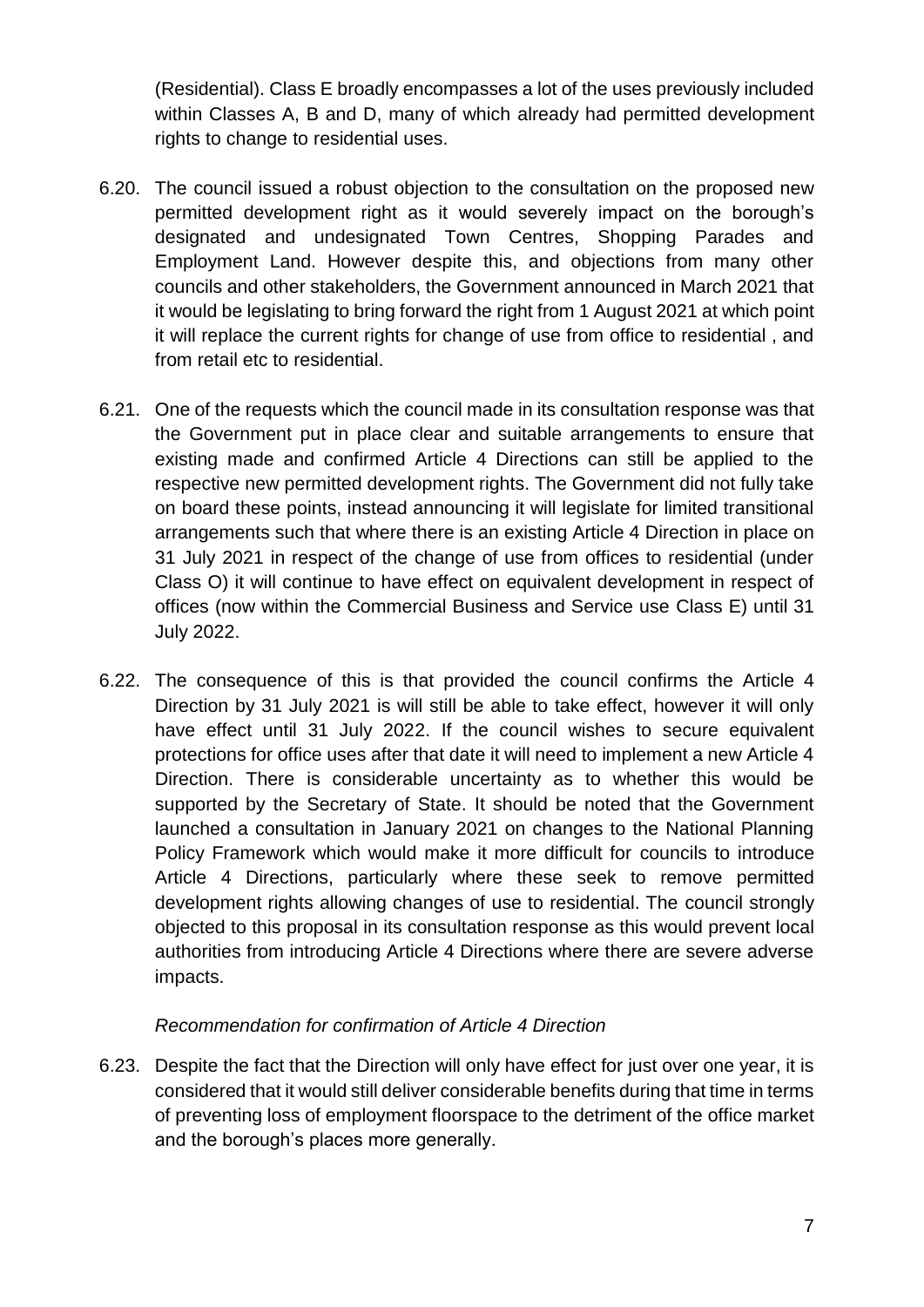6.24. Having regard to the representations from the consultation which all expressed support for the Direction it is therefore recommended that Cabinet should confirm the Article 4 Direction made on 16 April 2020 which will then take effect from 26 June 2021 until 31 July 2022.

# **7 Next steps**

- 7.1 Once the Direction comes into effect, a planning application must be submitted for development which was formerly permitted development.
- 7.2 The use of the Article 4 Direction does not automatically mean that planning permission for what was previously permitted development will be refused. The council still has to go through the normal processes for determining a planning application, providing sound reasons for its decisions. It will however allow the council to take account of the policies of the development plan, which for B1(a) office to C3 residential is currently not able to take place.
- 7.3 The council will register the Article 4 Direction as a Local Land Charge on affected properties on the date on which the Direction is confirmed. In line with the requirement of Schedule 3 of the GPDO to give notice of the confirmation of Directions, the Planning Policy Team will:
	- Publish a local advertisement.
	- Erect site notices at no fewer than two locations within the area to which the Direction relates and by notifying owner/occupiers of the land within the area or site to which the Direction relates.
	- Send copies of the Directions as confirmed to the Secretary of State.

# **8 Contribution to strategic outcomes**

- 8.1 The proposal to confirm an Article 4 Direction will support the Place Priority of the Borough Plan 2019-23 by ensuring decent homes are built, not substandard ones lacking in space and amenity, that will lead to people having better health outcomes and feeling secure and safe in their homes. It will also support the Housing Priority in ensuring a decent standard of homes and living conditions is delivered through quality housing and will enable an increase in affordable housing to be sought from any office to residential scheme that is deemed acceptable.
- 8.2 This action will also benefit the Economy Priority by helping to protect valued office space, jobs and employment, and securing replacement office floorspace through redevelopment. This will help with outcomes relating to growing the local economy and supporting thriving businesses, and delivering regeneration with social and economic renewal at its heart, focused on Tottenham and Wood Green, which coincides with the Growth Areas included within the Article 4 area.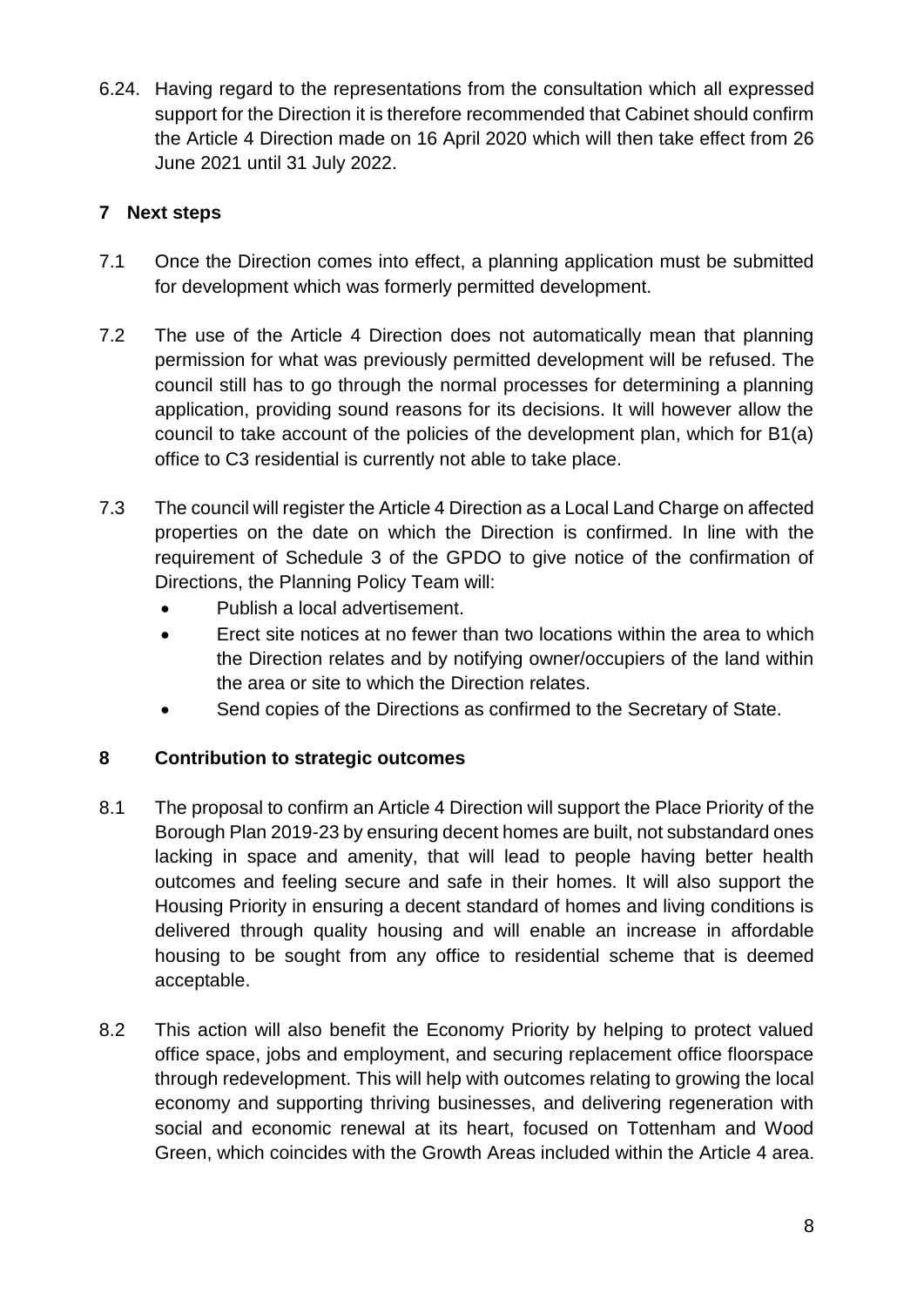# **9 Statutory Officers comments (Chief Finance Officer (including procurement), Assistant Director of Corporate Governance, Equalities)**

#### **Finance**

- 9.1 The recommendations in this report do not require any additional budget requirements as the existing staff resource is being utilised to prepare the Article 4 Direction. There will be minor costs involved in confirming the Direction to be covered within existing planning budgets.
- 9.2 Where Article 4 Directions result in a planning application needing to be submitted, the council has been able to charge an application fee since The Town and Country Planning (Fees for Applications, Deemed Applications, Requests and Site Visits) (England) (Amendment) Regulations 2017 took effect. It is not expected the Article 4 Direction will generate a significant number of applications and will therefore have minimal impact on income.

#### **Procurement**

9.3 There are no procurement implications arising from this report.

#### **Legal**

- 9.4 The Assistant Director of Corporate Governance has reviewed and noted this report. The relevant legal issues/requirements have been set out in full in the report above and are also summarised in brief below.
- 9.5 The statutory powers and procedures for making an Article 4 Direction are set out in The Town and Country Planning (General Permitted Development) (England) (Order) 2015 (as amended) (the "GPDO 2015"). The decision on whether to make or withdraw Article 4 Directions is in an executive function pursuant to Local Authorities (Functions and Responsibilities) (England) Regulations 2000.
- 9.6 As set out in article 4(1) GPDO 2015, a local planning authority may make a Direction withdrawing the permitted development rights granted in GPDO 2015, including in relation to a geographical area, if it is satisfied that it is expedient to do so.
- 9.7 In accordance with the National Planning Policy Framework (paragraph 53), the use of Article 4 Directions should be limited to situations where this is necessary to protect local amenity or the well-being of the area. The potential harm that the Direction is intended to address should be clearly identified. Further guidance is provided within the Government's Planning Practice Guidance 'When is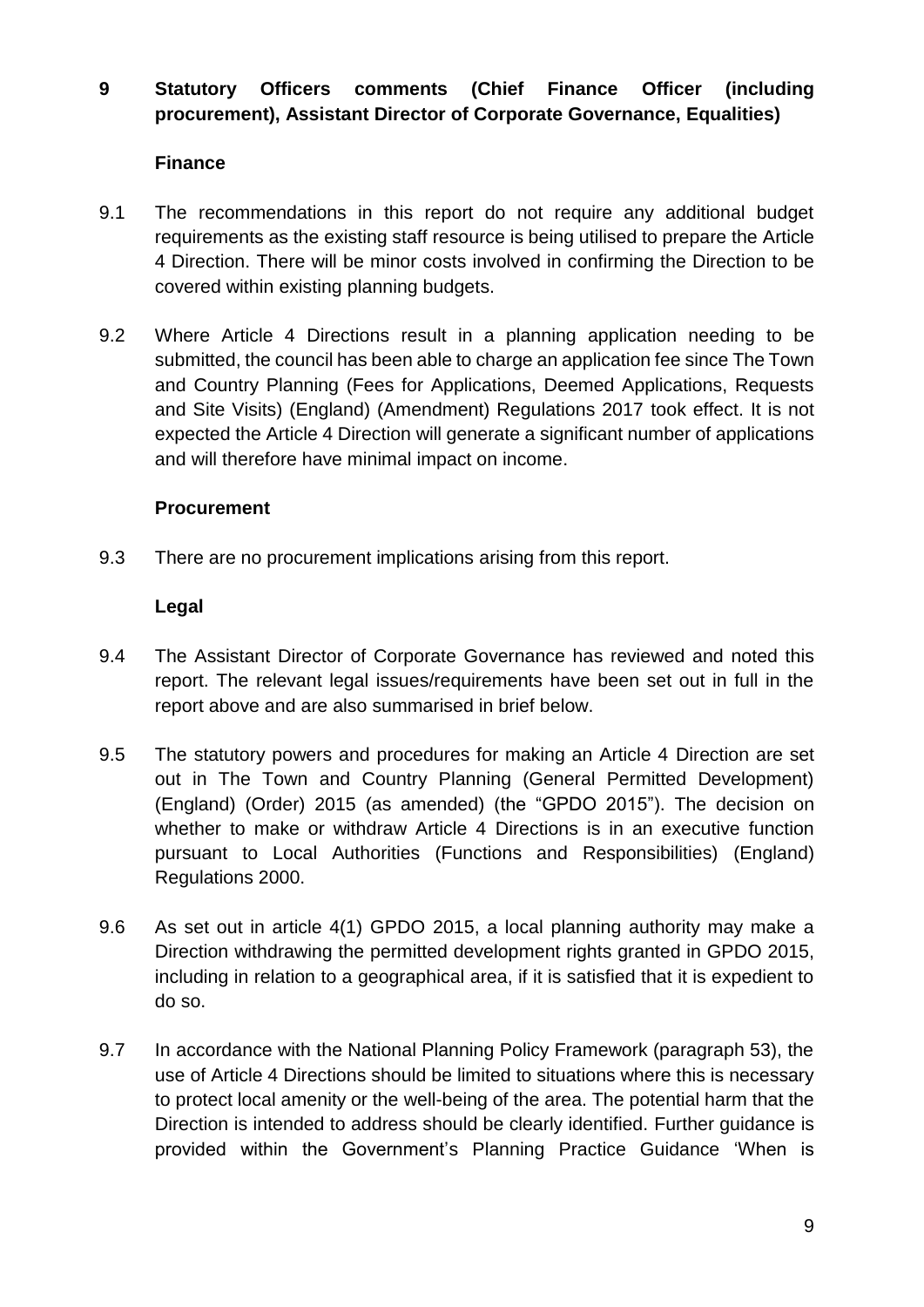permission required?', which also requires that there must also be justification for purpose and extent of the Article 4 Direction (paragraph 37).

- 9.8 The procedures which must be followed in making, modifying or cancelling any Article 4 Direction are set out in Schedule 3 of the GPDO 2015.
- 9.9 The effect of a non-immediate Direction is that permitted development rights are only withdrawn upon confirmation of the Direction by the local planning authority following local consultation, which will be the 26 June 2021, one year post consultation commencement.
- 9.10 Having reviewed the report in draft, the Assistant Director of Corporate Governance is content that all relevant legal issues and/or requirements have been considered.

# **Equality**

- 9.11 The council has a Public Sector Equality Duty under the Equality Act 2010 to have due regard to the need to:
	- Eliminate discrimination, harassment and victimisation and any other conduct prohibited under the Act.
	- Advance equality of opportunity between people who share those protected characteristics and people who do not.
	- Foster good relations between people who share those characteristics and people who do not.
- 9.12 The three parts of the duty applies to the following protected characteristics: age, disability, gender reassignment, pregnancy/maternity, race, religion/faith, sex and sexual orientation. Marriage and civil partnership status applies to the first part of the duty.
- 9.13 The proposed decision is to confirm the removal of permitted development rights in certain areas of the Borough which allow offices (B1a) to change use to residential (C3) by way of prior approval. This withdrawal of permitted development rights would apply in Growth Areas, Metropolitan and District Centres as designated on Haringey's Local Plan adopted polices map. Future such proposals would need a full planning permission to change use.
- 9.14 Office to residential conversions are associated with a number of significant negative impacts on groups who share the protected characteristics, including but not limited to inaccessibility for individuals with disabilities; inadequate space for families with young children; and insufficient amenities for occupants who are more likely to be on low incomes, young, and/or from BAME communities.